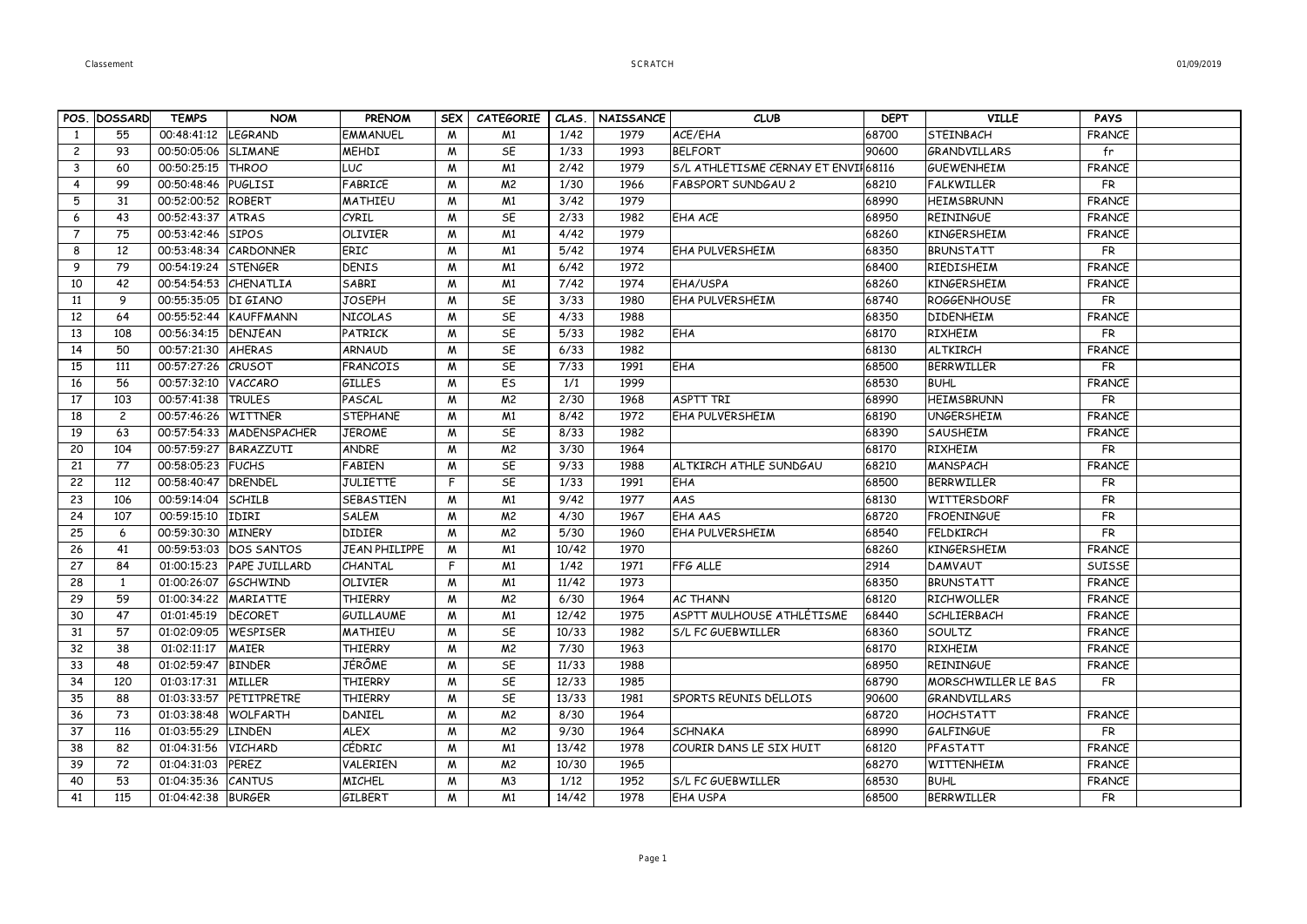|    | POS. DOSSARD   | <b>TEMPS</b> | <b>NOM</b>             | <b>PRENOM</b>        | <b>SEX</b>   | <b>CATEGORIE</b> |       | CLAS.   NAISSANCE | <b>CLUB</b>                  | <b>DEPT</b> | <b>VILLE</b>               | <b>PAYS</b>   |  |
|----|----------------|--------------|------------------------|----------------------|--------------|------------------|-------|-------------------|------------------------------|-------------|----------------------------|---------------|--|
| 42 | 102            | 01:04:53:25  | BALLY                  | <b>ALAIN</b>         | M            | M <sub>3</sub>   | 2/12  | 1956              |                              | 68360       | SOULTZ                     | <b>FR</b>     |  |
| 43 | 58             | 01:04:54:34  | <b>JARRY</b>           | <b>CORENTIN</b>      | M            | SE               | 14/33 | 1987              |                              | 67300       | <b>SCHILTIGHEIM</b>        | <b>FRANCE</b> |  |
| 44 | 39             | 01:05:44:18  | SORREL                 | <b>JEREMIE</b>       | M            | SE               | 15/33 | 1982              |                              | 68400       | RIEDISHEIM                 | <b>FRANCE</b> |  |
| 45 | 100            | 01:05:45:27  | <b>BALLY</b>           | NICOLAS              | M            | SE               | 16/33 | 1984              |                              | 68540       | <b>BOLLWILLER</b>          | <b>FR</b>     |  |
| 46 | 61             | 01:06:31:30  | CHALENDARD             | <b>STEPHANE</b>      | M            | SE               | 17/33 | 1982              |                              | 68790       | MORSCHWILLER-LE-BAS        | <b>FRANCE</b> |  |
| 47 | 74             | 01:06:54:05  | PEIRIS                 | NÉVIN                | M            | M <sub>1</sub>   | 15/42 | 1975              | PEIRIS                       | 68400       | RIEDISHEIM                 | <b>FRANCE</b> |  |
| 48 | 110            | 01:07:31:50  | GROSS                  | <b>BERNARD</b>       | M            | M <sub>3</sub>   | 3/12  | 1953              | <b>CCA ROUFFACH</b>          | 68000       | <b>GUEBERSCHWIHR</b>       | FR            |  |
| 49 | 113            | 01:07:55:33  | <b>BOHL</b>            | <b>YVES</b>          | M            | M <sup>2</sup>   | 11/30 | 1962              | <b>EHA THANN</b>             | 68800       | <b>THANN</b>               | <b>FR</b>     |  |
| 50 | 105            | 01:07:56:46  | <b>URIA</b>            | <b>ISIDORE MANUE</b> | M            | SE               | 18/33 | 1985              |                              | 68100       | <b>MULHOUSE</b>            | <b>FR</b>     |  |
| 51 | 62             | 01:08:44:11  | <b>ESTRADA</b>         | <b>GEORGES</b>       | M            | M <sup>2</sup>   | 12/30 | 1963              | <b>S/L SP.REUNIS DELLOIS</b> | 90100       | <b>JONCHEREY</b>           | <b>FRANCE</b> |  |
| 52 | 94             | 01:09:33:41  | ROHMER                 | JEAN CLAUDE          | M            | M4               | 1/8   | 1945              |                              | 68720       | <b>ZILLISHEIM</b>          | <b>FR</b>     |  |
| 53 | 24             | 01:09:49:12  | <b>METZ</b>            | CELINE               | F            | M <sub>1</sub>   | 2/42  | 1979              | <b>S/L ASPTT MULHOUSE</b>    | 68100       | <b>MULHOUSE</b>            | <b>FRANCE</b> |  |
| 54 | 119            | 01:10:21:05  | MAILLARD               | <b>GUILLAUME</b>     | W            | M <sub>1</sub>   | 16/42 | 1972              |                              | 68800       | <b>THANN</b>               | <b>FR</b>     |  |
| 55 | 35             | 01:11:10:45  | <b>MUTTI</b>           | <b>ALBIN</b>         | M            | SE               | 19/33 | 1981              |                              | 68740       | <b>BLODELSHEIM</b>         | <b>FRANCE</b> |  |
| 56 | 122            | 01:11:20:22  | ANCEL                  | <b>STEPHAN</b>       | M            | M <sub>1</sub>   | 17/42 | 1978              |                              | 68120       | <b>RICHWILLER</b>          | <b>FR</b>     |  |
| 57 | 81             | 01:11:21:27  | HOUEL                  | <b>BERNARD</b>       | M            | M <sub>3</sub>   | 4/12  | 1950              |                              | 68200       | <b>MULHOUSE</b>            | <b>FRANCE</b> |  |
| 58 | 69             | 01:11:41:33  | VOGEL                  | FREDERIC             | M            | M <sub>1</sub>   | 18/42 | 1970              |                              | 68740       | <b>FESSENHEIM</b>          | <b>FRANCE</b> |  |
| 59 | 80             | 01:11:56:50  | STUTZ                  | ODILE                | F            | M <sub>1</sub>   | 3/42  | 1970              | EHA                          | 68700       | <b>CERNAY</b>              | <b>FRANCE</b> |  |
| 60 | 92             | 01:12:00:26  | <b>HERRGOTT</b>        | <b>MAURICE</b>       | M            | M4               | 2/8   | 1949              |                              | 68400       | RIEDISHEIM                 | <b>FR</b>     |  |
| 61 | 51             | 01:12:23:00  | <b>DEROTUS</b>         | FRANCOIS LAMBE       | M            | M <sub>4</sub>   | 3/8   | 1949              |                              | 68200       | <b>MULHOUSE</b>            | <b>FRANCE</b> |  |
| 62 | 52             | 01:12:29:03  | DONISCHAL              | <b>XAVIER</b>        | W            | M <sub>3</sub>   | 5/12  | 1959              |                              | 68790       | MORSCHWILLER-LE-BAS        | <b>FRANCE</b> |  |
| 63 | 114            | 01:12:41:51  | <b>HAENSLER</b>        | CHRISTIAN            | M            | M <sub>3</sub>   | 6/12  | 1954              | <b>EHA THANN</b>             | 68800       | <b>THANN</b>               | <b>FR</b>     |  |
| 64 | 118            | 01:12:49:07  | STRITMATTER            | CATHERINE            | $\mathsf{f}$ | M <sub>1</sub>   | 4/42  | 1975              |                              | 68350       | <b>BRUNSTATT</b>           | <b>FR</b>     |  |
| 65 | 46             | 01:12:54:53  | VACCARO                | <b>ANTOINE</b>       | M            | M <sub>2</sub>   | 13/30 | 1960              |                              | 68530       | <b>BUHL</b>                | <b>FRANCE</b> |  |
| 66 | 20             | 01:13:02:01  | POSEZ                  | BÉRANGÉRE            | F            | M <sub>1</sub>   | 5/42  | 1973              | EPF                          | 68740       | <b>FESSENHEIM</b>          | <b>FRANCE</b> |  |
| 67 | 87             | 01:13:18:37  | <b>JOURDIN</b>         | <b>MORGAN</b>        | M            | SE               | 20/33 | 1987              |                              | 68510       | <b>SIERENTZ</b>            | <b>FR</b>     |  |
| 68 | 16             | 01:13:27:58  | <b>MECHALI</b>         | PAUL                 | M            | M4               | 4/8   | 1947              |                              | 68200       | <b>MULHOUSE</b>            | <b>FRANCE</b> |  |
| 69 | 117            | 01:13:58:46  | GRUNENBERGER           | <b>PHILIPPE</b>      | M            | M <sup>2</sup>   | 14/30 | 1963              | <b>SCHNACKA</b>              | 68720       | <b>ZILLISHEIM</b>          | <b>FR</b>     |  |
| 70 | 33             | 01:14:08:17  | HERNANDEZ              | <b>FRANCIS</b>       | M            | M <sub>4</sub>   | 5/8   | 1947              | <b>CGFM</b>                  | 68200       | <b>MULHOUSE</b>            | <b>FRANCE</b> |  |
| 71 | 10             | 01:14:15:21  | DESRAY                 | VALERIE              | F            | M <sup>2</sup>   | 1/30  | 1963              | <b>EHA CERNAY</b>            | 68790       | <b>MORSCHWILLER LE BAS</b> | <b>FR</b>     |  |
| 72 | 14             | 01:14:40:16  | <b>ECHAHDI</b>         | CHAHIDA              | F            | M <sup>2</sup>   | 2/30  | 1964              | <b>EHA PULVERSHEIM</b>       | 68540       | <b>BOLLWILLER</b>          | <b>FR</b>     |  |
| 73 | 13             | 01:15:23:56  | WISSON                 | <b>BRIGITTE</b>      | F            | M <sub>1</sub>   | 6/42  | 1974              | <b>EHA PULVERSHEIM</b>       | 68840       | PULVERSHEIM                | <b>FR</b>     |  |
| 74 | $\overline{7}$ | 01:16:39:37  | <b>MINERY</b>          | <b>EMMANUELLE</b>    | F            | M <sup>2</sup>   | 3/30  | 1968              | EHA PULVERSHEIM              | 68540       | <b>FELDKIRCH</b>           | <b>FR</b>     |  |
| 75 | 34             | 01:16:48:07  | <b>MEYER</b>           | <b>CHARLINE</b>      | F            | SE               | 2/33  | 1991              |                              | 68740       | <b>BLODELSHEIM</b>         | <b>FRANCE</b> |  |
| 76 | 78             | 01:17:06:47  | <b>YAMANI EL OUAFA</b> | MAJDA                | F            | SE               | 3/33  | 1981              | <b>FEALING</b>               | 68850       | <b>STAFFELFELDEN</b>       | <b>FRANCE</b> |  |
| 77 | 123            | 01:17:26:57  | <b>CAODURO</b>         | CHRISTIAN            | W            | M <sub>3</sub>   | 7/12  | 1957              |                              | 68400       | RIEDISHEIM                 | 20672162654   |  |
| 78 | 17             | 01:17:55:25  | <b>MEYER</b>           | <b>HUGUETTE</b>      | F            | M <sup>2</sup>   | 4/30  | 1960              |                              | 68000       | <b>COLMAR</b>              | <b>FRANCE</b> |  |
| 79 | 98             | 01:18:22:35  | <b>VEDEL</b>           | MATTHIEU             | M            | SE               | 21/33 | 1990              | <b>GFM</b>                   | 68790       | MORSCHWILLER LE BAS        | <b>FR</b>     |  |
| 80 | 124            | 01:18:27:21  | <b>TACHET</b>          | <b>GREGORY</b>       | M            | SE               | 22/33 | 1980              |                              | 68200       | <b>MULHOUSE</b>            | <b>FR</b>     |  |
| 81 | 90             | 01:18:48:27  | MARESCH                | RAINER               | W            | M <sup>2</sup>   | 15/30 | 1969              |                              | 68100       | <b>MULHOUSE</b>            | <b>FR</b>     |  |
| 82 | 76             | 01:19:02:36  | <b>ZURBACH</b>         | CÉLINE               | F.           | SE               | 4/33  | 1987              | ONKOUROU                     | 68220       | <b>HESINGUE</b>            | <b>FRANCE</b> |  |

Page 2